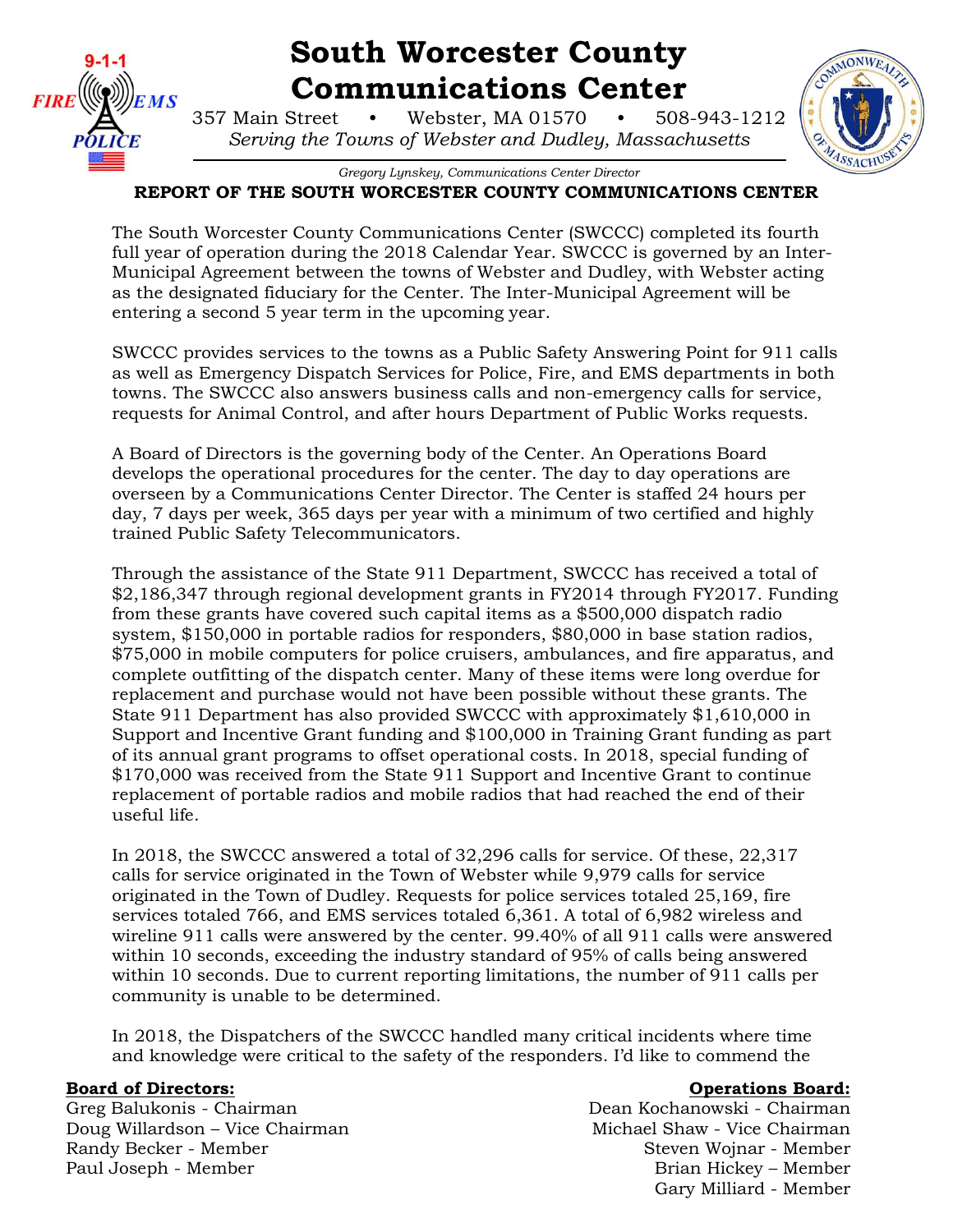dispatchers for constantly handling these incidents in prompt, professional manners to ensure the safety of the residents and responders of the towns. During the year, 3 dispatchers were issued formal commendations for their actions during two separate events, most notably the tornado that struck the Webster and Dudley communities on August 4. In the 90 minutes immediately following the storm, SWCCC dispatchers handle 2,800% more 911 calls than a typical 90 minute period.

In 2018, the SWCCC again took part in embracing a major technology upgrade that is simply another step in continuing to improve the service provided to our residents. On December 14, 2018, the SWCCC began receiving "text-to-911" as part of a statewide rollout of the service. This new service will be extremely beneficial to the deaf and hard of hearing community as well as to victims who are in a situation where they cannot speak on the phone. It is extremely important to remember though, in an emergency, **Call if you can, Text if you can't**!

As we move into 2019, the Center is continuing with a model of professional, uniform, and dedicated service to its member agencies and the communities in which it serves. The Center continues to demonstrate it is a first class Regional Emergency Communications Center.

We also continue to seek out additional communities to join the Center. As of the time of this writing, the SWCCC has continued to have communications with local communities regarding joining the SWCCC however no formal agreements have been put in place.

I'd like to thank the following Dispatch Supervisor Kaitlyn Dibuono who left to become a Patrolman for Webster Police in April following 3.5 years of dedicated service.

In 2018, SWCCC received two formal citizen and/or member agency complaints. Following review of the circumstances, one complaint resulted in sustained findings.

In closing, I would like to thank the Board of Directors, the Operations Board, and most importantly the dispatchers who are employed by the SWCCC. Without the tireless efforts of all and without the cooperation amongst all levels of our operation, the Center would not be where we are today. Most importantly, I would like to thank Webster Police Chief Timothy Bent for his many years of support of both the SWCCC and myself. I wish him the very best in his reriement.

Respectfully Submitted,<br>Sugary E. Lyndwy

Gregory Lynskey